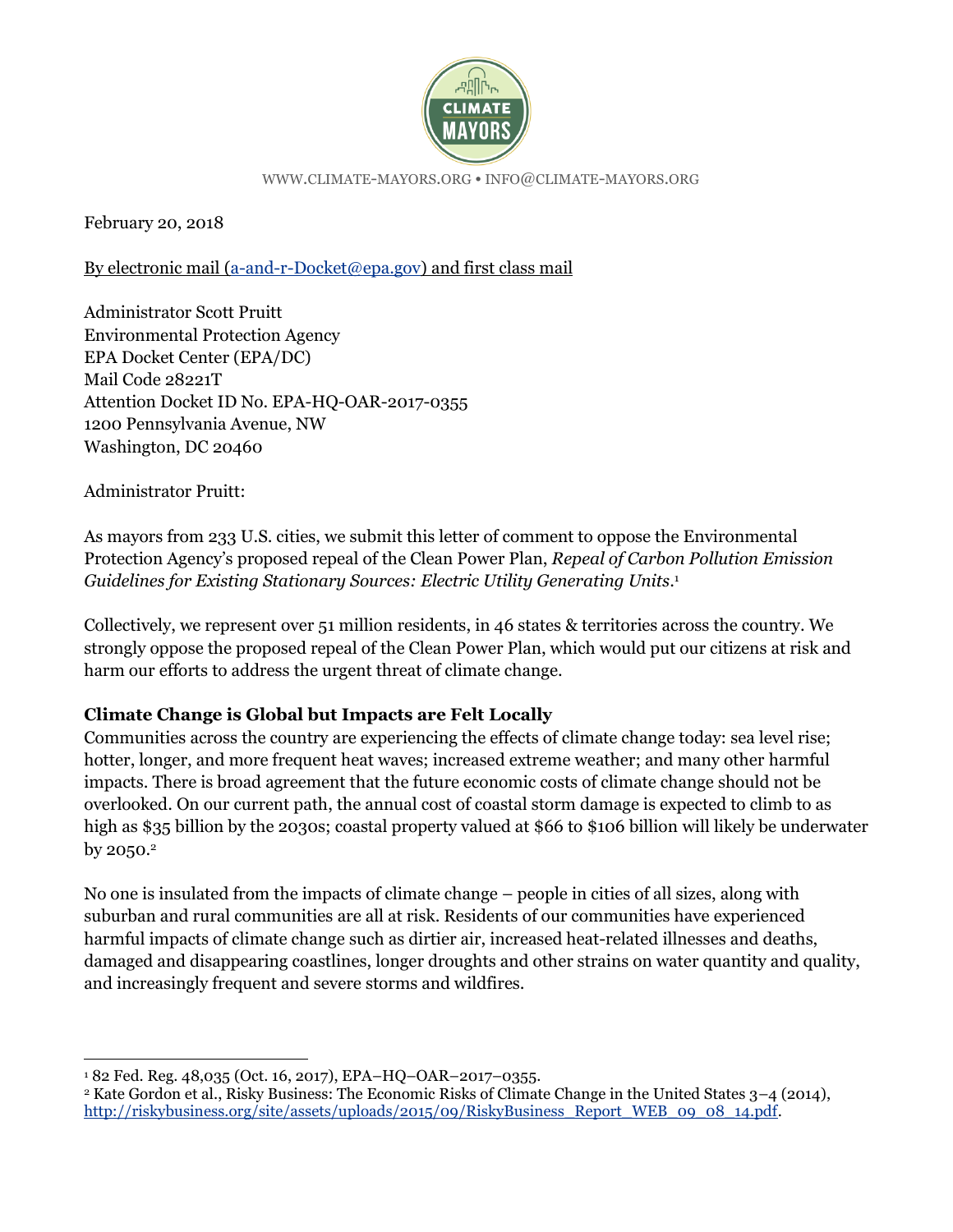Reducing greenhouse gas emissions is essential to protect our citizens against the worst impacts of climate change. A peer reviewed study conducted by EPA projected stark differences between a world in the year 2100 where global warming averages 2 degrees Celsius—a goal for which the Clean Power Plan is critical—and one in which global warming averages 4 degrees Celsius: 57,000 fewer domestic deaths per year due to poor air quality; 12,000 fewer domestic deaths per year from extreme heat and cold in 49 U.S. cities; up to \$6.4 billion in avoided annual adaptation costs from severe precipitation in 50 U.S. cities; \$3.1 billion in avoided annual damages and adaptation costs from sea level rise and storm surge on the coasts; and up to \$2.5 billion in avoided damages from inland flooding.<sup>3</sup>

## **Repealing the Clean Power Plan Would Slow Local Efforts to Address Climate Change**

Not only are climate change impacts felt locally  $-$  our communities are also where climate change adaptation and mitigation efforts are being implemented. Urban, suburban, and rural communities across the country are reducing their contributions to greenhouse gas emissions by investing in energy efficiency, committing to the use of clean energy resources, and reducing reliance on fossil-fueled energy sources—efforts that protect against climate change, and also support clean air and a vibrant clean energy economy.

But the legal authority of cities and other municipalities generally extends only as far as their state governments and federal law allow, and as a result, our local efforts to address climate change are highly sensitive to national policies like the Clean Power Plan, which shape markets, steer state action, and have large direct impacts on nationwide emissions.

We would benefit from the support and certainty that a federal framework for reducing the power sector's greenhouse gas emissions could provide. The Clean Power Plan, by providing such a framework, would enhance ongoing local efforts and enable new local initiatives to improve public health, increase air quality, and reduce greenhouse gas emissions through energy innovation.

We would like to reiterate a statement that more than 25 mayors delivered during the course of the Clean Power Plan development: "[W]e cannot act alone. We need the federal government to provide a path forward to making meaningful reductions in carbon pollution while preparing for the impacts of climate change."<sup>4</sup>

As 233 mayors of communities across the U.S., representing over 51 million residents in 46 states & territories we strongly oppose the repeal of the Clean Power Plan, which would put our citizens at risk and undermine our efforts to prepare for and protect against the worst impacts of climate change.

Sincerely,

 $\overline{a}$ 

Mayor Peggy McQuaid Albany, CA

Mayor Kathy Sheehan Albany, NY

<sup>3</sup> U.S. Environmental Protection Agency, Climate Change in the United States: Benefits of Global Action (2015), https://www.epa.gov/cira.

<sup>4</sup> Mayors National Climate Action Agenda, 27 Mayors' Letter to President Obama, June 18, 2015, [http://climatemayors.org/actions/letters-and-%20statements/#letter-to-](http://climatemayors.org/actions/letters-and-%20statements/#letter-to- the-president- june- 2015) the-president- june- 2015.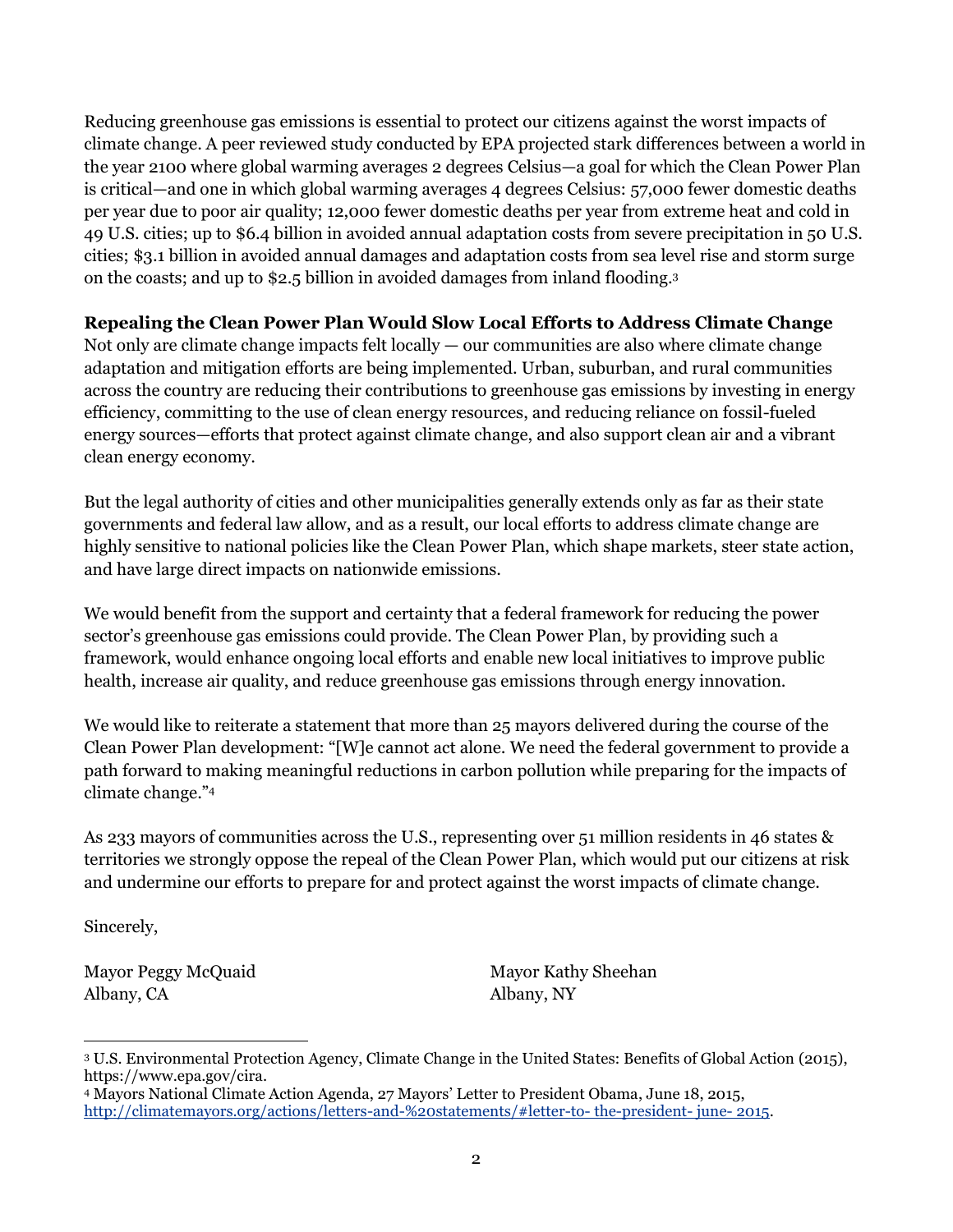Mayor Tim Keller Albuquerque, NM

Mayor Ed Pawlowski Allentown PA

Mayor Gary Goosman Amesville, OH

Mayor Sofia Pereira Arcata, CA

Mayor Nancy Kaboolian Ardsley, NY

Mayor Esther Manheimer Asheville, NC

Mayor Steve Skadron Aspen, CO

Mayor Keisha Lance Bottoms Atlanta, GA

Mayor Steve Adler Austin, TX

Mayor Catherine E. Pugh Baltimore, MD

Mayor Kelli Linville Bellingham, WA

Mayor Jesse Arreguin Berkeley, CA

Mayor Robert J. Donchez Bethlehem, PA

Mayor Michael P. Cahill Beverly, MA

Mayor Lili Bosse Beverly Hills, CA Mayor Leslie Hager-Smith Blacksburg, VA

Mayor David H. Bieter Boise, ID

Mayor Martin J. Walsh Boston, MA

Mayor Suzanne Jones Boulder, CO

Mayor Joseph P. Ganim Bridgeport, CT

Mayor W. Clarke Conway Brisbane, CA

Mayor Brenda J. Hess Buchanan, MI

Mayor Byron W. Brown Buffalo, NY

Mayor Miro Weinberger Burlington, VT

Mayor Edwin García Feliciano Camuy, PR

Mayor Robert J. Moffatt, VMD Cape May Point, NJ

Mayor Jim Brainard Carmel, IN

Mayor Mike Webb Carver, MN

Mayor Pam Hemminger Chapel Hill, NC

Mayor John Tecklenburg Charleston, SC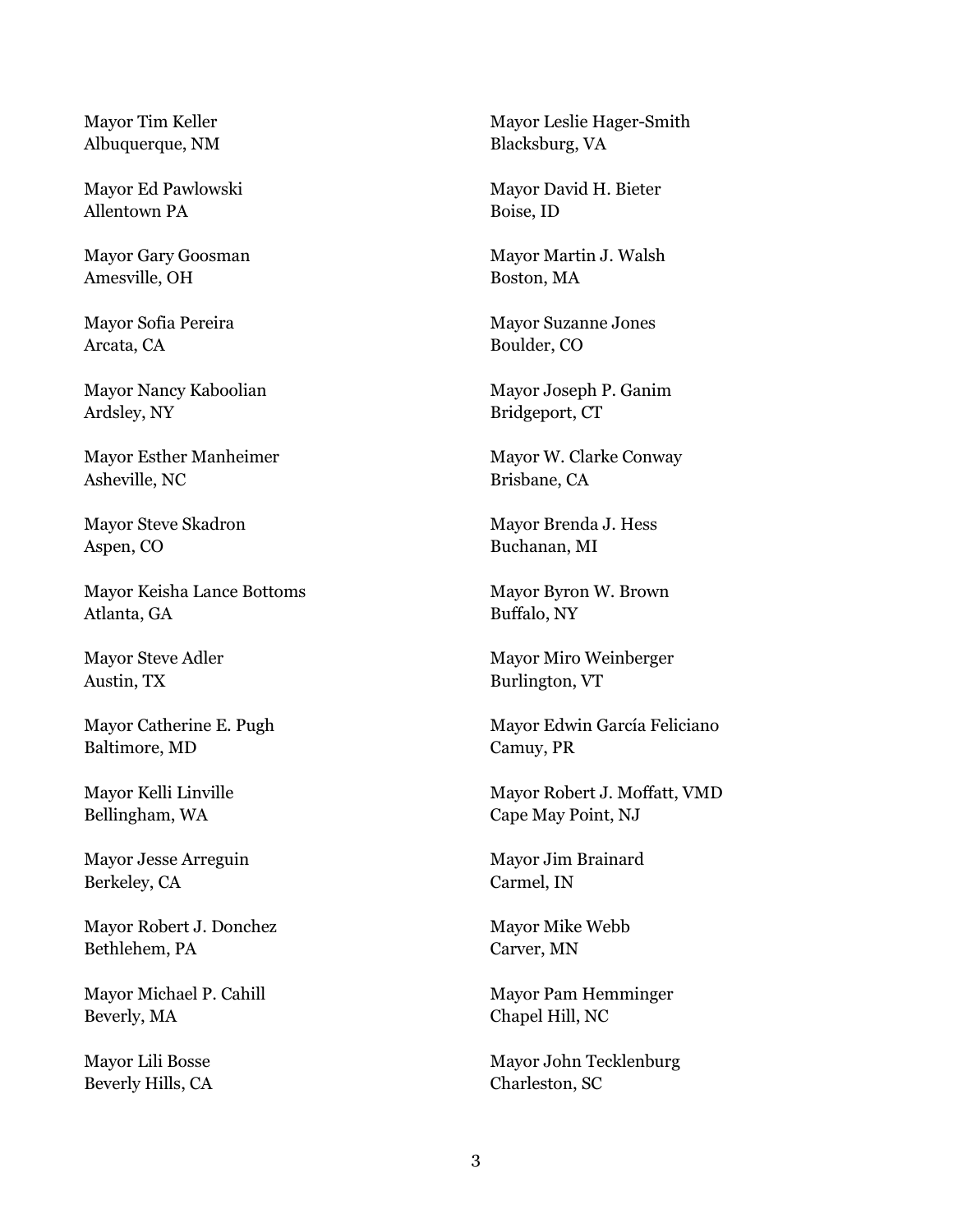Mayor Scott Rogers Charles Town, WV

Mayor Andy Berke Chattanooga, TN

Mayor Chuck Cahn Cherry Hill, NJ

Mayor Rahm Emanuel Chicago, IL

Mayor Mary Casillas Salas Chula Vista, CA

Mayor John Cranley Cincinnati, OH

Mayor Ted Terry Clarkston, GA

Mayor Frank G. Jackson Cleveland, OH

Mayor Patrick Wojahn College Park, MD

Mayor Brian Treece Columbia, MO

Mayor Steve Benjamin Columbia, SC

Mayor Jeff Katz Cooperstown, NY

Mayor Raul Valdes-Fauli Coral Gables, FL

Mayor Carla Condon Corte Madera, CA

Mayor Brian Tobin Cortland, NY

Mayor Biff Traber Corvallis, OR

Mayor Mark Landman Cotati, CA

Mayor Roger W. Foster Crete, NE

Mayor Darcy Paul Cupertino, CA

Mayor Mike Rawlings Dallas, TX

Mayor Juslyn Manalo Daly City, CA

Mayor Robb Davis Davis, CA

Mayor Cary Glickstein Delray Beach, FL

Mayor Michael B. Hancock Denver, CO

Mayor Josh Maxwell Downingtown, PA

Mayor David Haubert Dublin, CA

Mayor Roy D. Buol Dubuque, IA

Mayor Emily Larson Duluth, MN

Mayor Stephen M. Schewel Durham, NC

Mayor Brad Cohen East Brunswick Township, NJ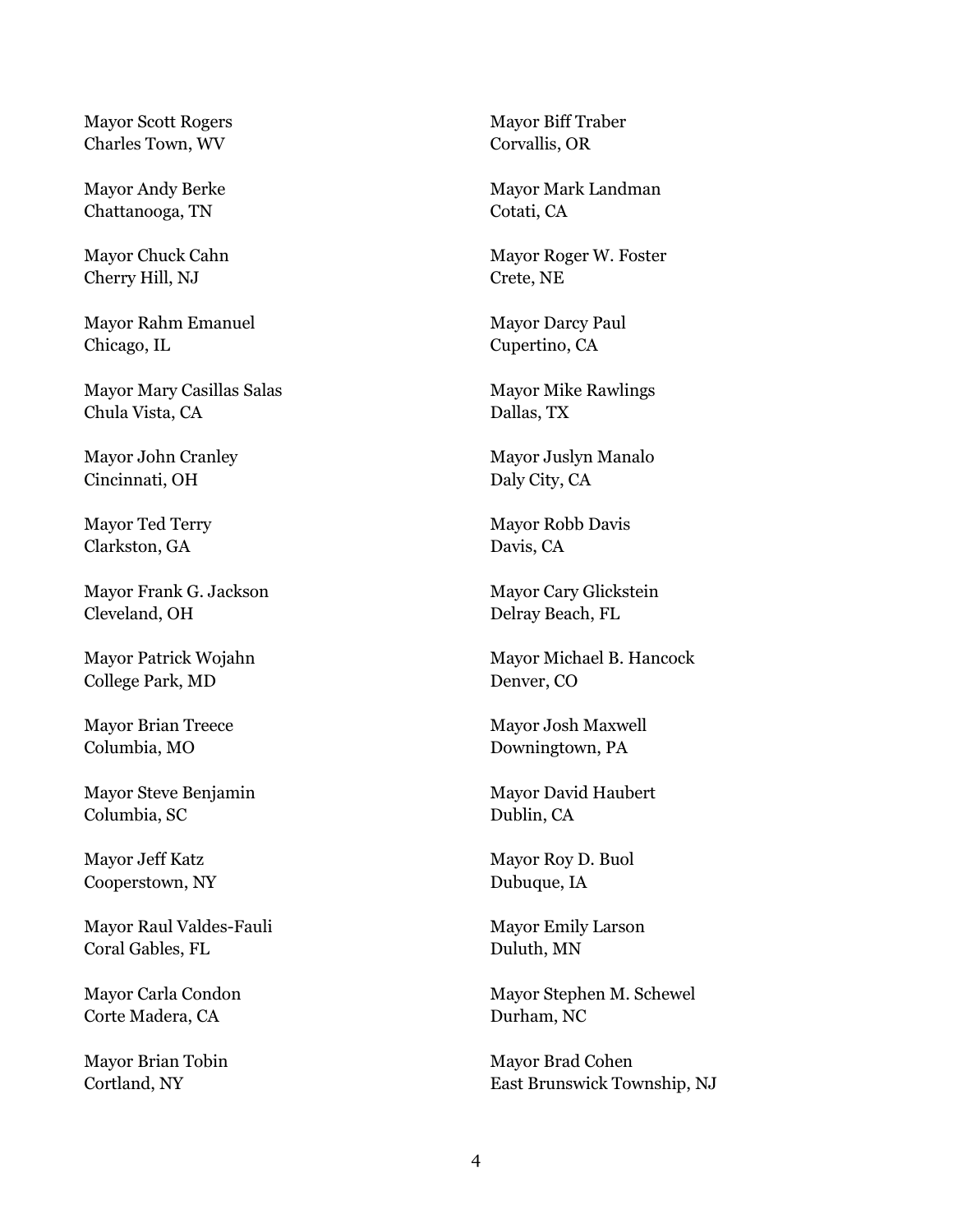Mayor Mark S. Meadows East Lansing, MI

Mayor Nancy Tyra-Lukens Eden Prairie, MN

Mayor James Hovland Edina, MN

Mayor Dave Earling Edmonds, WA

Mayor David Kaptain Elgin, IL

Mayor John J. Bauters Emeryville, CA

Mayor Lucy Vinis Eugene, OR

Mayor Stephen H. Hagerty Evanston, IL

Mayor Karl W. Kassel Fairbanks North Star Borough, AK

Mayor Ed Malloy Fairfield, IA

Mayor Peter Lindstrom Falcon Heights, MN

Mayor David Tarter Falls Church, VA

Mayor Colleen Mahr Fanwood, NJ

Mayor Lioneld Jordan Fayetteville, AR

Mayor David Coulter Ferndale, MI

Mayor Lindy Peters Fort Bragg, CA

Mayor Wade Troxell Fort Collins, CO

Mayor John P. "Jack" Seiler Fort Lauderdale, FL

Mayor Thomas C. Henry Fort Wayne, IN

Mayor Bob Scott Franklin, NC

Mayor Lily Mei Fremont, CA

Mayor Gary Wilkinson Frisco, CO

Mayor Lauren B. Poe Gainesville, FL

Mayor J Kachen Kimmell Gambier, Ohio

Mayor Karen Freeman-Wilson Gary, IN

Mayor Tammy Stempel Gladstone, OR

Mayor Bruce J Packer Glen Rock, NJ

Mayor Marjorie Sloan Golden, CO

Mayor Paula Perotte Goleta, CA

Mayor Rosalynn Bliss Grand Rapids, MI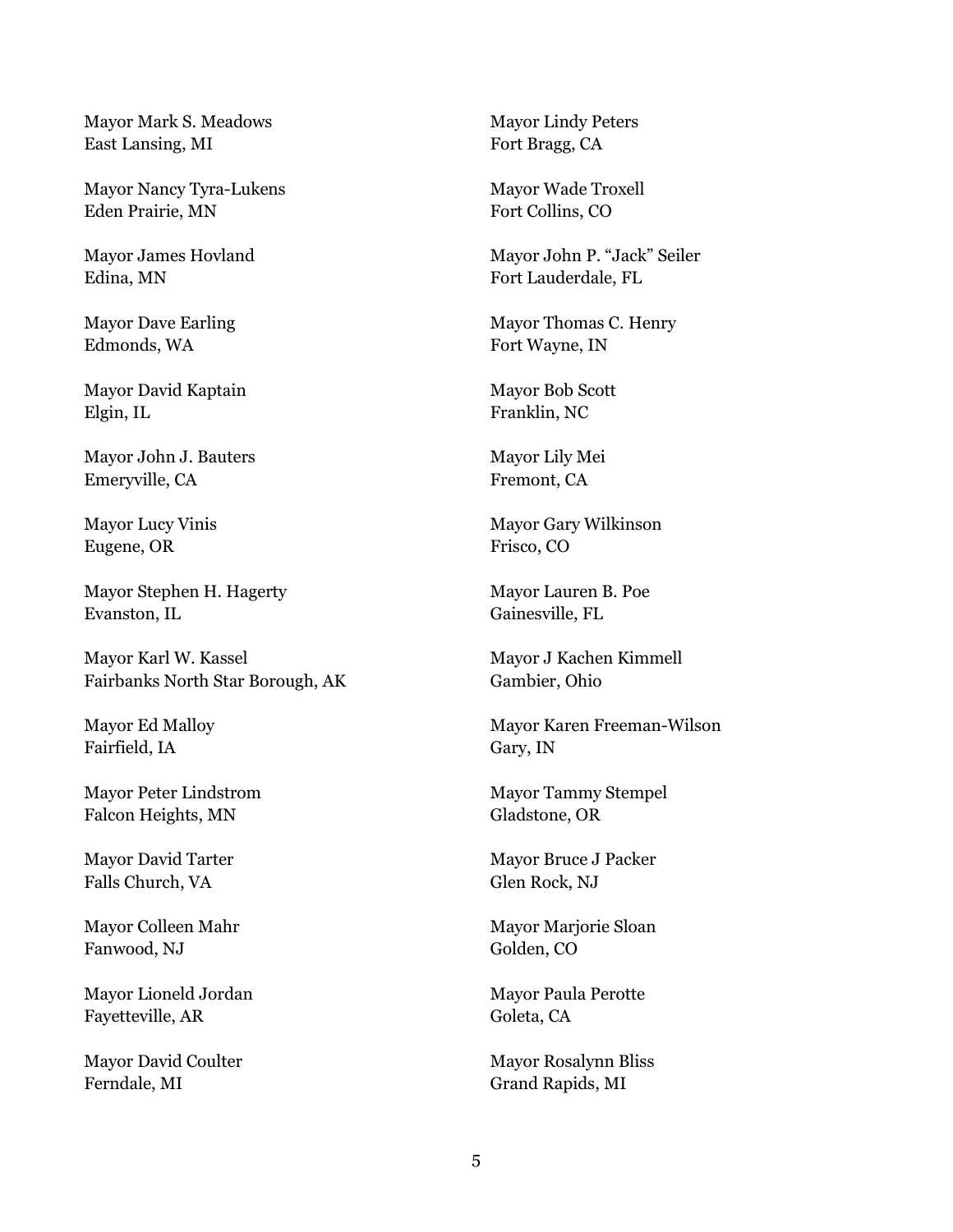Mayor Emmett V. Jordan Greenbelt, MD

Mayor Peter Swiderski Hastings-on-Hudson, NY

Mayor Harry Kim County of Hawai'i, HI

Mayor Barbara Halliday Hayward, CA

Mayor Nancy Rotering Highland Park, IL

Mayor Gayle Brill Mittler Highland Park, NJ

Mayor Ravinder S. Bhalla Hoboken, NJ

Mayor Josh Levy Hollywood, FL

Mayor Alex Morse Holyoke, MA

Mayor Kirk Caldwell Honolulu, HI

Mayor Paul Blackburn Hood River, OR

Mayor Sylvester Turner Houston, TX

Mayor Candace B. Hollingsworth Hyattsville, MD

Mayor Serge Dedina Imperial Beach, CA

Mayor Jim Throgmorton Iowa City, IA

Mayor Svante Myrick Ithaca, NY

Mayor Pete Muldoon Jackson, WY

Mayor Sly James Kansas City, MO

Mayor Bernard P. Carvalho Jr Kauai, HI

Mayor John Antaramian Kenosha, WI

Mayor Steve Noble Kingston, NY

Mayor Madeline Rogero Knoxville, TN

Mayor Tim Kabat [La Crosse,](https://maps.google.com/?q=City+of+La+Crosse%0D+400+La+Crosse+Street%0D+La+Crosse,+WI+54601&entry=gmail&source=g) WI

Mayor Robert Blais Lake George Village, NY

Mayor Adam Paul Lakewood, CO

Mayor Danene Sorace Lancaster, PA

Mayor William J Sprague Lapeer, MI

Mayor Ken Miyagishima Las Cruces NM

Mayor Craig A. Moe Laurel, MD

Mayor Theodore Becker Lewes, DE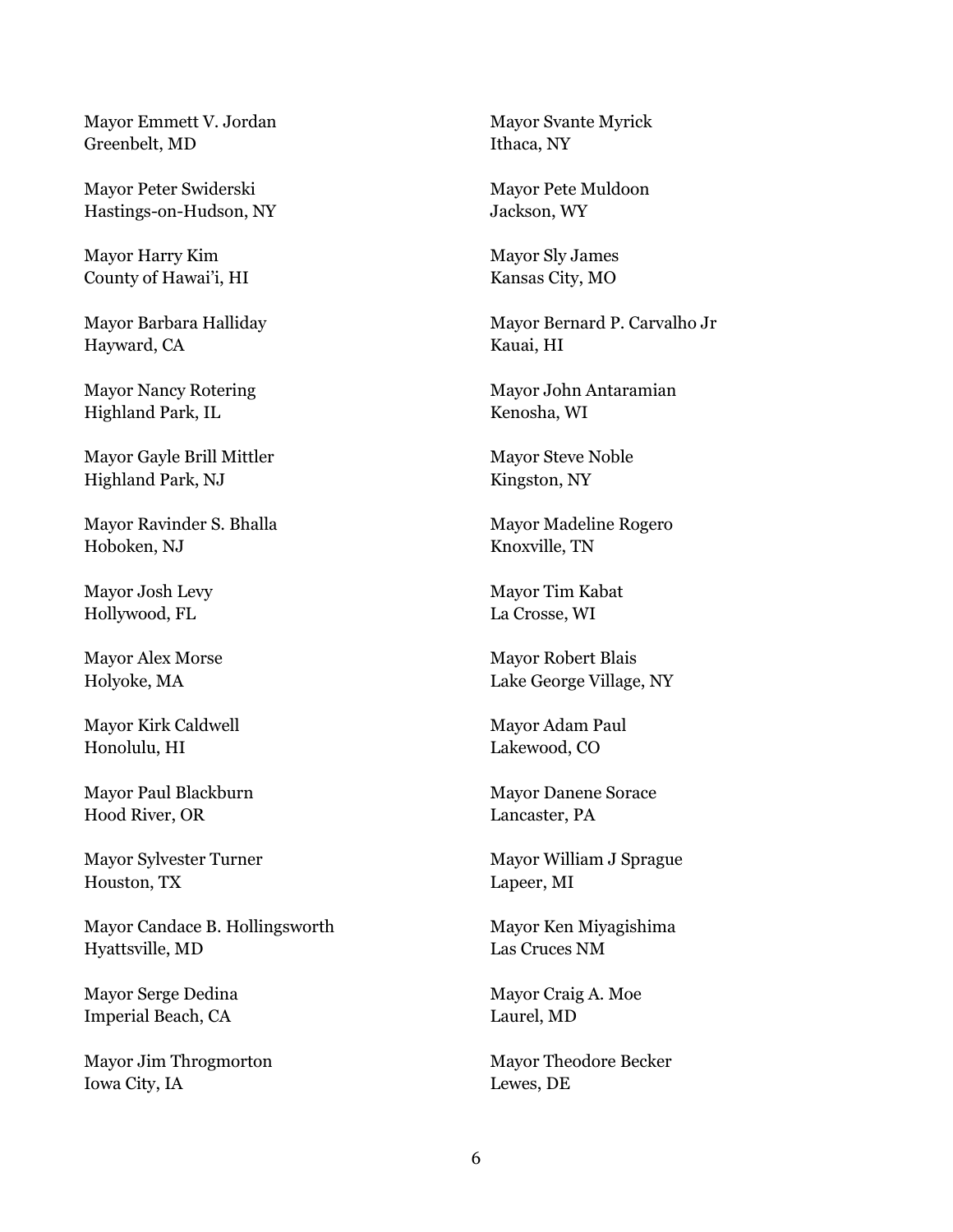Mayor Robert Garcia Long Beach, CA

Mayor Adam Schneider Long Branch, NJ

Mayor Eric Garcetti Los Angeles, CA

Mayor Greg Fischer Louisville, KY

Mayor Paul Soglin Madison, WI

Mayor Joyce Craig Manchester, NH

Mayor Amy Howorth Manhattan Beach, CA

Mayor Barry J. Greenberg Maplewood, MO

Mayor Alan M. Arakawa Maui, HI

Mayor Stephanie M. Burke Medford, MA

Mayor Jim Strickland Memphis, TN

Mayor Dan Gelber Miami Beach, FL

Mayor Gurdip Brar, Ph.D. Middleton, WI

Mayor Daniel T. Drew Middletown, CT

Mayor Sean Strub Milford, PA

Mayor Jeff Silvestrini Millcreek, UT

Mayor Tom Barrett Milwaukee, WI

Mayor John Engen Missoula, MT

Mayor Mary O'Connor Monona, WI

Mayor Jamie Irons Morro Bay, CA

Mayor Arlene Burns Mosier, OR

Mayor Lenny Siegel Mountain View, CA

Mayor Frederick T. Courtright Mount Pocono, PA

Mayor Jill Techel Napa, CA

Mayor Megan Barry Nashville, TN

Mayor Kristopher Larsen Nederland, CO

Mayor Jon Mitchell New Bedford, MA

Mayor Donna D. Holaday Newburyport, MA

Mayor Toni N. Harp New Haven, CT

Mayor Mitchell J. Landrieu New Orleans, LA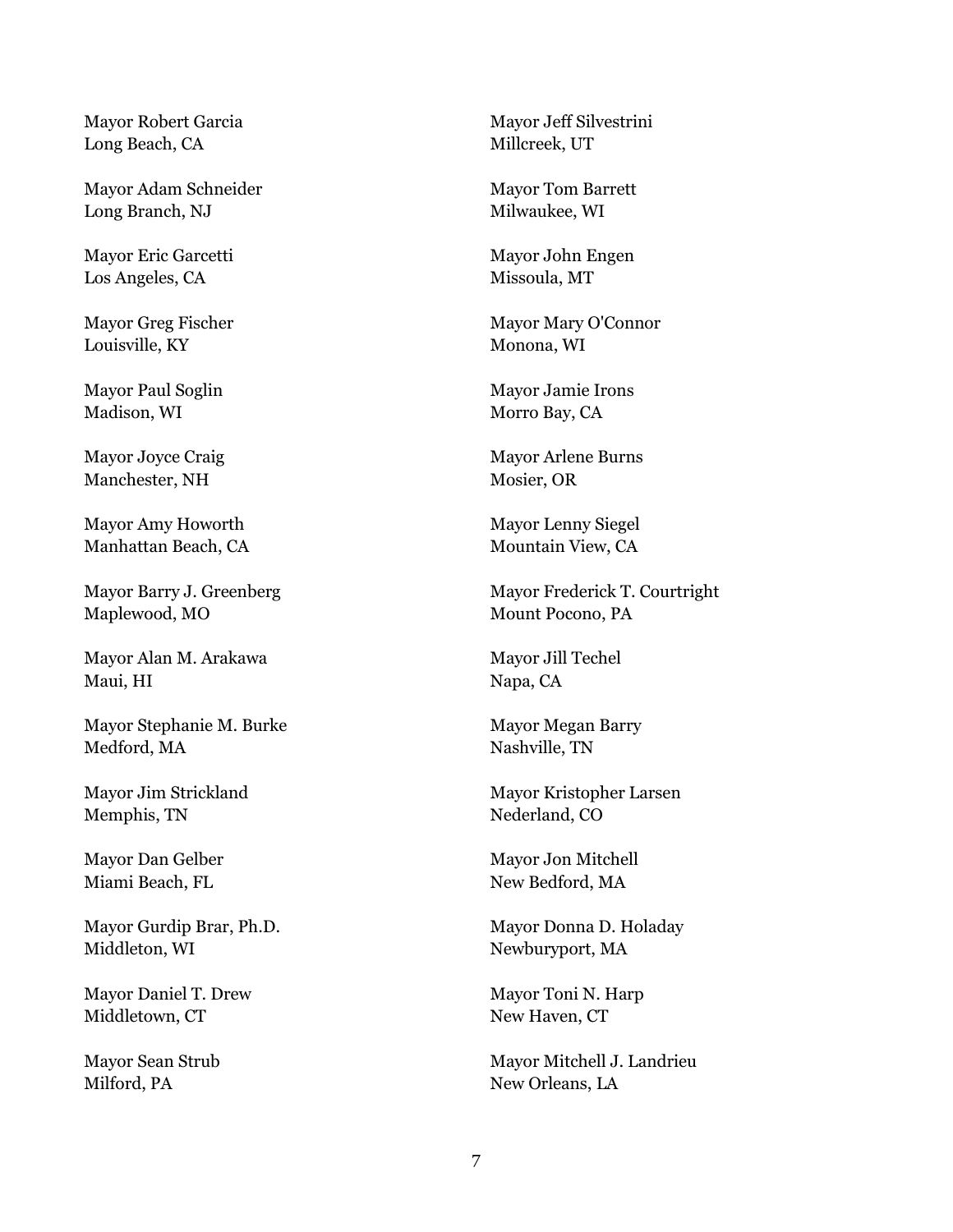Town Supervisor Neil Bettez New Paltz, NY

Mayor Bill de Blasio New York City, NY

Mayor Paul A. Dyster Niagara Falls, NY

Mayor David J. Narkewicz Northampton, MA

Mayor Smith Joseph D.O., Pharm.D. North Miami, FL

Mayor Don Hammond Nyack, New York

Mayor Johnny Johnston Ojai, CA

Mayor Cheryl Selby Olympia, WA

Mayor Buddy Dyer Orlando, FL

Mayor Victoria Gearity Ossining, NY

Mayor Andy Beerman Park City, UT

Mayor Donald R. Grebien Pawtucket, RI

Mayor Frank C. Ortis Pembroke Pines, FL

Mayor Jim Kenney Philadelphia, PA

Mayor Cindy Perry Pittsboro, NC

Mayor Jeremy Johnson Pittsburg, KS

Mayor William Peduto Pittsburgh, PA

Mayor Kurt R. Metzger Pleasant Ridge, MI

Mayor Ethan Strimling Portland, ME

Mayor Ted Wheeler Portland, OR

Mayor Deborah Stinson Port Townsend, WA

Mayor Jorge O. Elorza Providence, RI

Mayor Paul Kuhns Rehoboth Beach, DE

Mayor Hillary Schieve Reno, NV

Mayor Tom Butt Richmond, CA

Mayor Levar M. Stoney Richmond, VA

Mayor Lovely Warren Rochester, NY

Mayor Darrell Steinberg Sacramento, CA

Mayor Jacob Day Salisbury, MD

Mayor Jackie Biskupski Salt Lake City, UT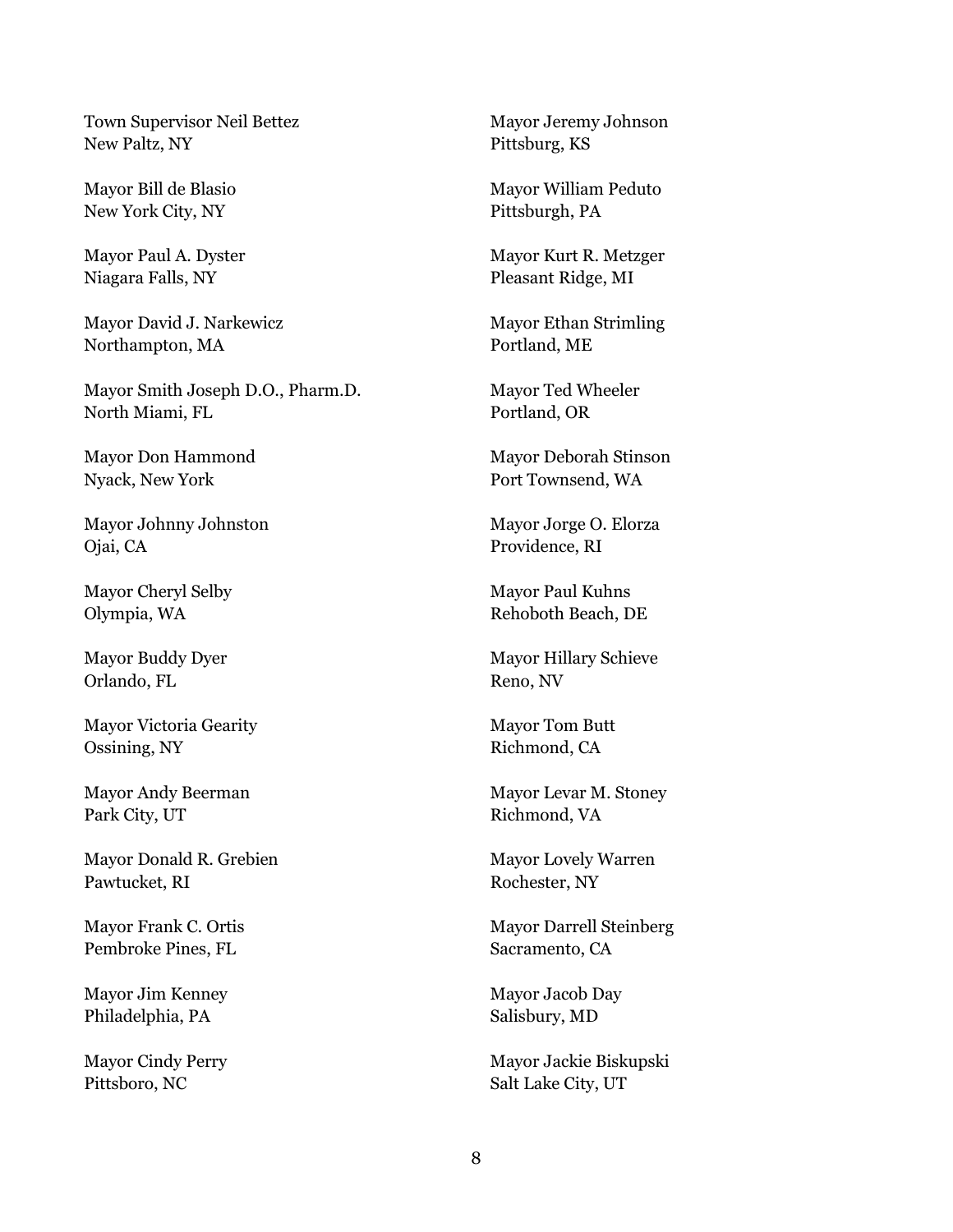Mayor Ron Nirenberg San Antonio, TX

Mayor Kevin Faulconer San Diego, CA

Mayor Mark Farrell San Francisco, CA

Mayor Sam Liccardo San José, CA

Mayor Pauline Russo Cutter San Leandro, CA

Mayor Heidi Harmon San Luis Obispo, CA

Mayor Rick Bonilla San Mateo, CA

Mayor David J. Terrazas Santa Cruz, CA

Mayor Javier M. Gonzales Santa Fe, NM

Mayor Ted Winterer Santa Monica, CA

Mayor Shelli Freeland Eddie Sarasota, FL

Mayor Chris Lain Savanna, IL

Mayor Jenny Durkan Seattle, WA

Mayor George Van Dusen Skokie, IL

Mayor Ken Wray Sleepy Hollow, NY Mayor Scott Saunders Smithville, TX

Mayor Matthew R. Larson Snoqualmie, WA

Mayor Jeffrey Slavin Somerset, MD

Mayor Dana S. Hilliard Somersworth, NH

Mayor Joseph A. Curtatone Somerville, MA

Mayor Philip Stoddard South Miami, FL

Mayor Sheena C. Collum South Orange Village, NJ

Mayor Domenic J. Sarno Springfield, MA

Mayor David Martin Stamford, CT

Mayor Donald M. Hahn State College, PA

Mayor Lyda Krewson St. Louis, MO

Mayor Michael Tubbs Stockton, CA

Mayor Glenn Hendricks Sunnyvale, CA

Mayor Daniel Dietch Surfside, FL

Mayor Tim Kearney Swarthmore, PA